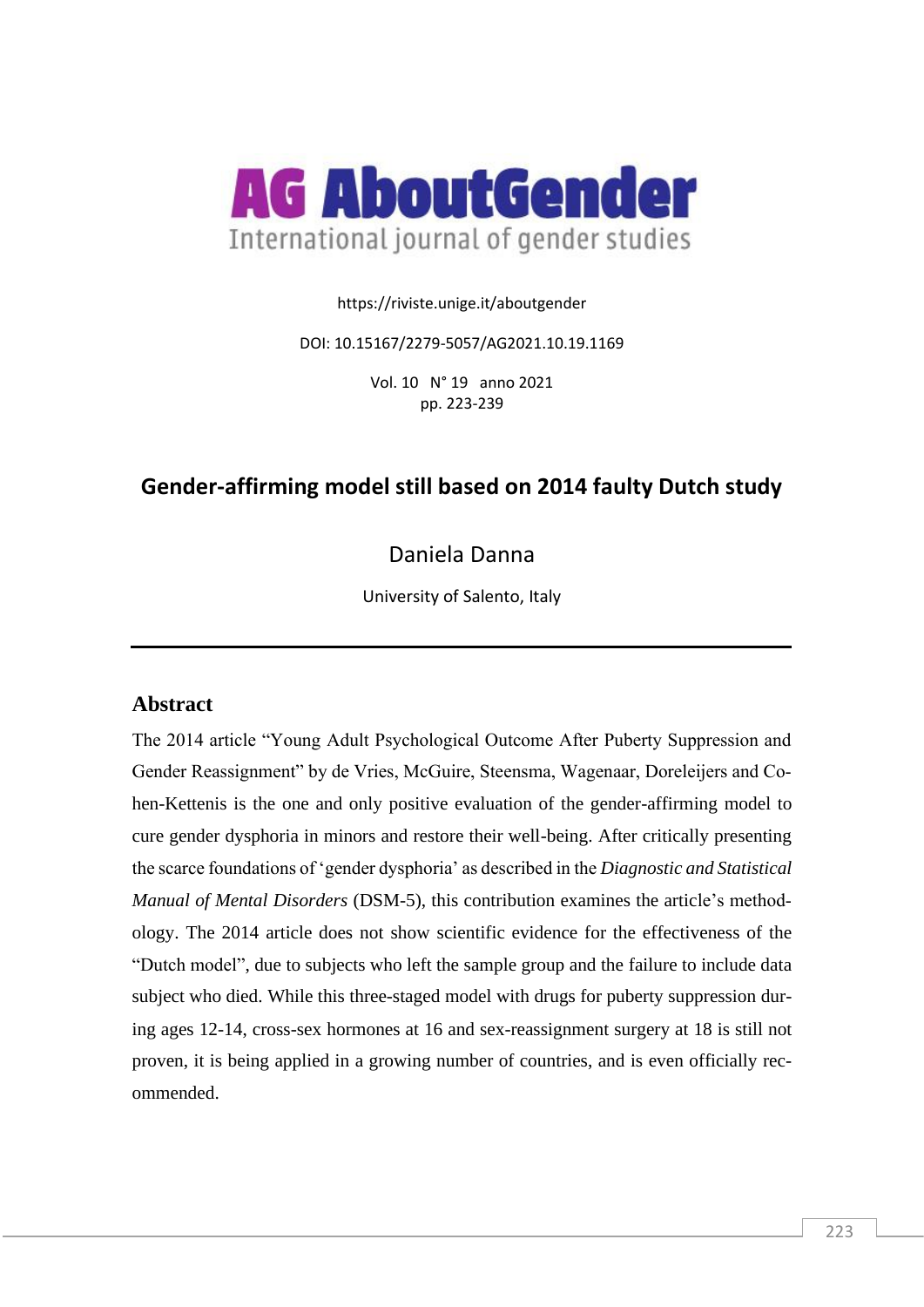**Keywords**: gender dysphoria, Dutch model, adolescents, transsexuality, transgenderism.

### **1. Introduction**

The 2014 article with the title "Young Adult Psychological Outcome After Puberty Suppression and Gender Reassignment" by Annelou L.C. de Vries, Jenifer McGuire, Thomas D. Steensma, Eva C.F: Wagenaar, Theo A.H. Doreleijers and Peggy T. Cohen-Kettenis is the one and only positive evaluation of the gender-affirming model to cure gender dysphoria in minors and restore their well-being at the end of "sex-change" process at  $18<sup>1</sup>$ . This contribution examines the article's methodology, starting with the very concept of 'gender disphoria'.

Gender dysphoria currently appears as a diagnosis for children and adolescents in the DSM-V (APA 2013)<sup>2</sup>. Instructions to diagnose someone with 'gender dysphoria' highlight unease with one's assigned gender. 'Gender' is defined in sociology as the differentiated behaviour culturally transmitted and required from males and females. This meaning is never openly contested by the medical literature, but – under the influence of postmodern philosophy (see the works of Judith Butler) – the term 'gender' is often misused as synonym of 'sex' (e.g. 'gender-reassignment surgery'), creating confusion: the DSM-V allows the diagnosis of gender dysphoria in people without problems in subjectively acknowledging their  $sex^3$ .

<sup>&</sup>lt;sup>1</sup> The verb 'to cure' is appropriate for the amelioration of a condition that is listed in a manual for therapists of mental disorders (DSM), written to describe and classify them.

<sup>&</sup>lt;sup>2</sup> In 2019 the WHO has changed the label to 'gender incongruence', in order not to classify gender dysphoria as a mental disturbance anymore. Nevertheless, if the WHO – the World Health Organisazion – is making efforts to describe criteria for diagnosing something that requires medical intervention, this something must be an illness.

<sup>&</sup>lt;sup>3</sup> In this kind of literature the expression "sex assigned at birth" is often found, though it does not make sense for the 99% of us who are not intersex (estimates reported by the Intersex Society of North America 'ISNA': [https://isna.org/faq/frequency/\)](https://isna.org/faq/frequency/). The objection that the verb 'to assign' is useful to shift attention to the social process of creating gender, is also devoid of meaning for sexed beings, as *all words* are part of the arbitrary social process which we call language. Language is arbitrary in connecting particular sounds to concepts and reality, but aims at describing what we experience. Therefore it is uninformative to call attention to the "assigning" of sex, in the sense of connecting this biological reality with the (arbitrary) words 'male' and 'female'.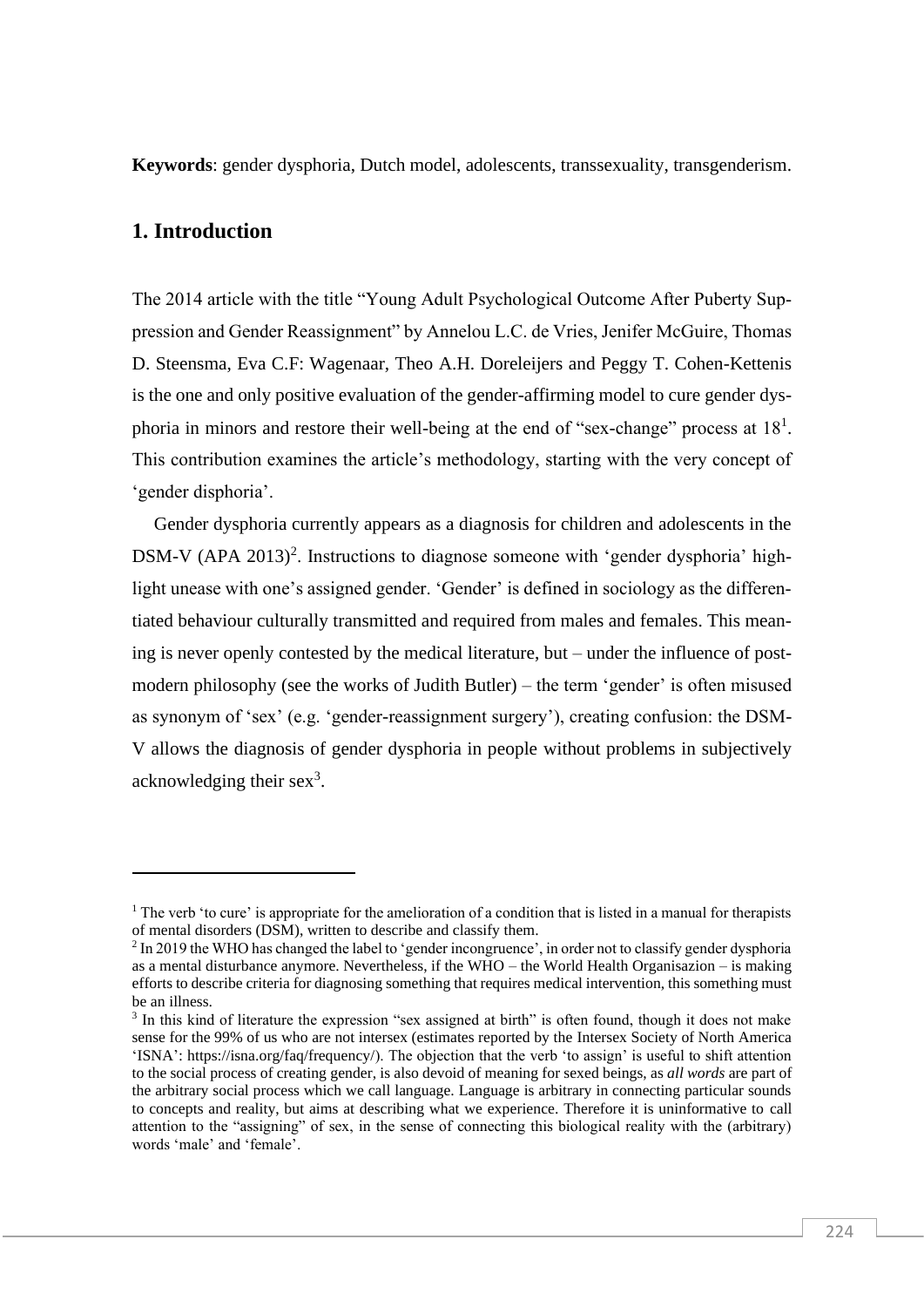'Gender dysphoria' is therefore a new condition<sup>4</sup> that has little to do with transsexuality, the desire to change one's sex. The same can be said for its predecessor 'Gender identity disorder', similarly described in the DSM-III and IV since 1980. The increasingly popular 'transgender' identity in fact refers to the lack of desire to change sex. The current diagnosis of "gender dysphoria" can be made just by checking a list of behaviours that are judged inappropriate by gender norms. The *only* necessary requirement is about gender, both for minors and adults. This is its formulation for children: "A1. A strong desire to be of the other gender or an insistence that one is the other gender (or some alternative gender different from one's assigned gender)". For adolescents and adults only the wording is different: "A1. A marked incongruence between one's experienced/expressed gender and primary and/or secondary sex characteristics (or in young adolescents, the anticipated secondary sex characteristics)". The criterion does refer to physical sex but does not require its subjective rejection. The two items indicating discomfort with one's sex are not obligatory to check: "A7. A strong dislike of one's sexual anatomy; A8. A strong desire for the primary and/or secondary sex characteristics that match one's experienced gender". Again, for adolescents and adults only the wording is different: "A2. A strong desire to be rid of one's primary and/or secondary sex characteristics because of a marked incongruence with one's experienced/expressed gender (or in young adolescents, a desire to prevent the development of the anticipated secondary sex characteristics)"; "A3. A strong desire for the primary and/or secondary sex characteristics of the other gender". Moreover, this last criterion can be considered not defined, as "the other gender" refers to social consideration and behaviour, not to a physical characteristic.

The DSM does require psychological suffering (Criterion B) in order to assign this diagnosis. But it does not consider the items in A as the *cause* of the mental and Social problems described for all ages: "B. The condition is *associated* with clinically significant

<sup>4</sup> Referred to with this name since 2013. Before, a similar diagnosis went under the label 'gender identity disorder' – see further. Both could qualify as "postmodern diseases", in the sense given by Seamus O'Maheny (2019, 170/479), as the article will show: "Non-coeliac gluten sensitivity is thus a model for what might be called a post-modern disease. It does not have a validated biological marker (such as a blood test or a biopsy), and the diagnosis is made on the basis of a dubious and highly arbitrary symptom score. Its 'discovery' owes much to patient pressure and the suborning of expert opinion by commercial interests".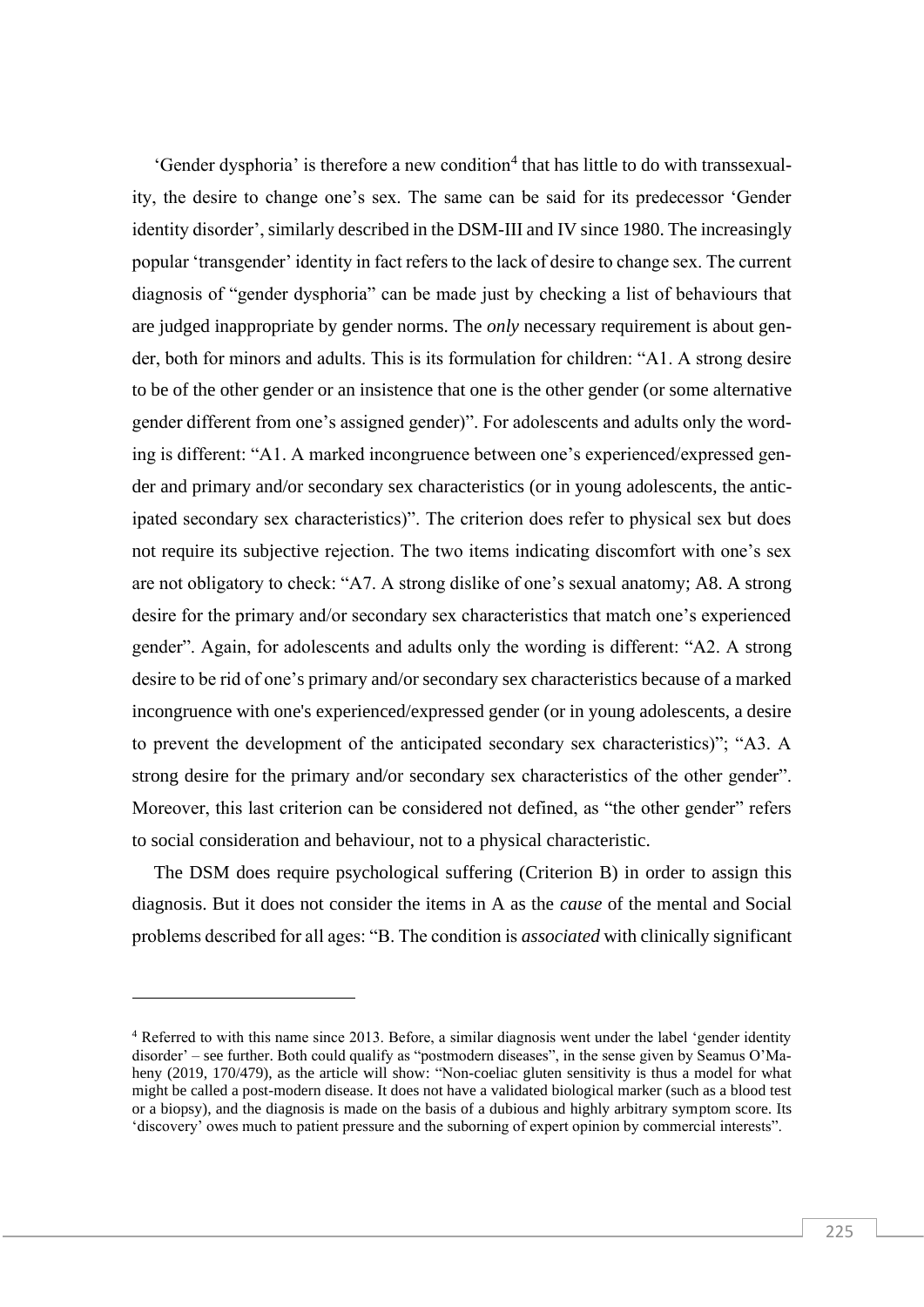distress or impairment in social, school, or other important areas of functioning" (my italics). This "association" must have lasted for six months or longer.

Since the late '90s a medical treatment for minors affected by 'gender dysphoria' has been developed by the Centre of Expertise on Gender Dysphoria at the VU University Medical Centre in Amsterdam: the Gender-affirming Model (Cohen-Kettenis, Steensma, and de Vries 2011). The first stage of the treatment consists of blocking puberty in 12-13 years-old (stage Tanner 2), while socially making them members of the opposite sex. The second stage entails non-reversible body re-morphing with hormones of the other sex (legal at age 16). The "final third stage" is sex-reassignment surgery, requiring the age of consent. In reality, the third stage is not final, as the subject will have to assume artificial hormones for a lifetime. Mental health support is also provided. Besides curing gender dysphoria, the model is geared to the practical result of having trans people be more satisfied with their transition, since the earlier they start, the best their physical appearance will align with that of the other sex.

The only study claiming good results for the gender-affirming model in curing gender dysphoria, and in the general well-being of the subject, is the research done in Amsterdam on the group of the first 70 eligible candidates who received puberty suppressors between 2000 and 2008 (de Vries *et al.* 2011, and especially de Vries *et al*. 2014). The 2014 article was, in the authors' words, the "first longer-term longitudinal evaluation of the effectiveness of this approach" (de Vries *et al*. 2014, 696) and it is still the only one. On its favourable results the current Endocrine Society's "evidence-based guidelines" are traced (Hembree *et al.* 2017)<sup>5</sup>. The guidelines also quote a NHS document as favourable evidence (NHS 2016), but its only source is the same 2014 study. The 2014 article is quoted

<sup>5</sup> That, incidentally, are not considered evidence-based by the Canadian patients' organization ECRI: "ECRI provides a 'Trust Scorecard' that rates the quality of the guidelines, based on evidence strength and the measures taken to reduce bias in the recommendations. After searching the ECRI database for transgender care guidelines, the only guideline posted was the 'Endocrine Society Clinical Practice Guidelines of Gender-Dysphoric/Gender-Incongruent Persons, 2017'. It was not given a Trust Scorecard rating. The WPATH SOC [the Standard of Care guidelines by the World Professional Association for Transgender Health] was not included in the database" (LisaMacRichards 2019), meaning that these two documents are not evidence-based. The quoted article also exposes the conflict of interest of proponents of the genderaffirming model.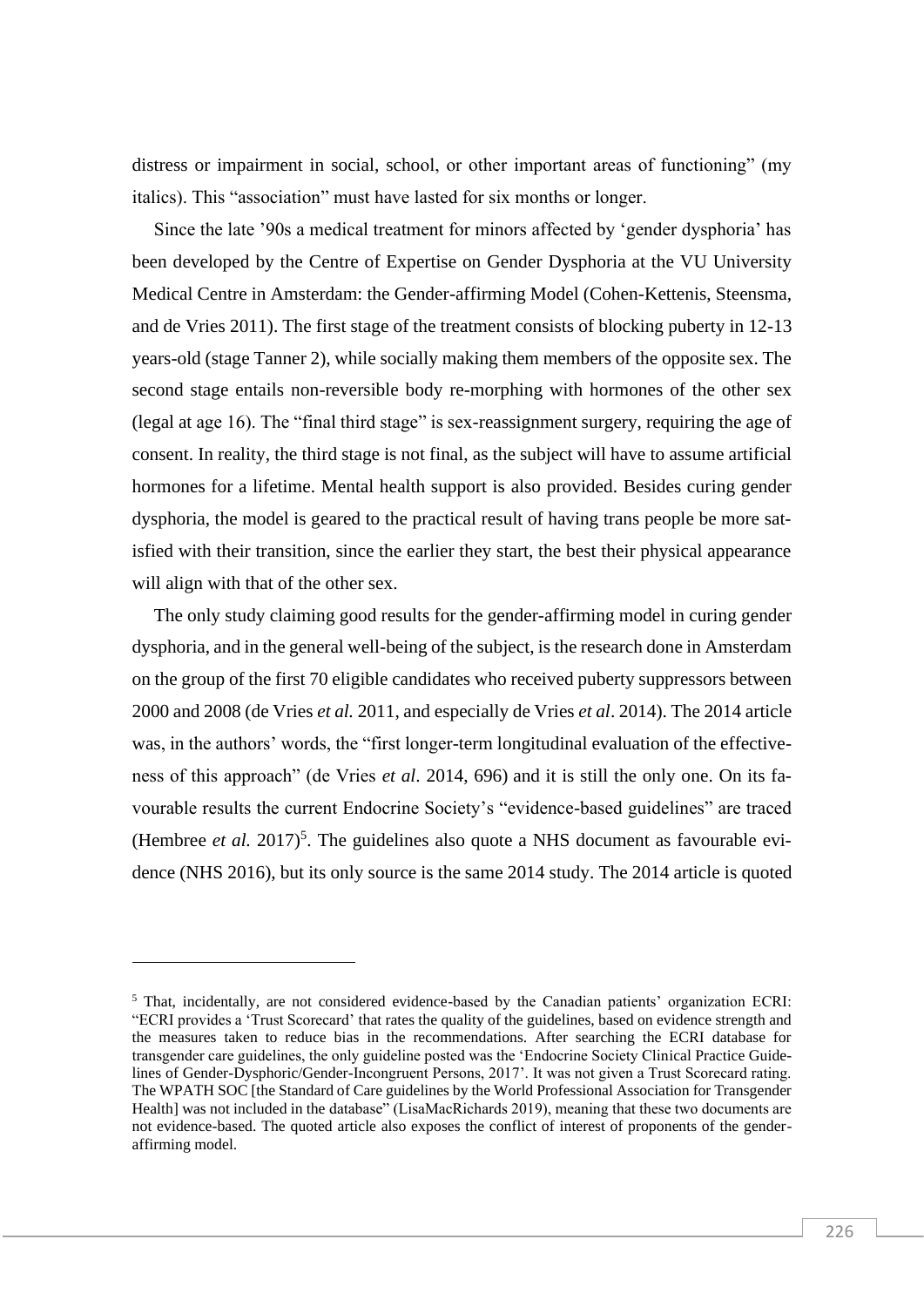in other guidelines and research reviews by "gender specialists" (Lopez *et al.* 2017; Telfer*et al.* 2018; Turban, and Ehrensaft 2018) and also by critics (Heneghan and Jefferson 2019) in the same favourable terms that appear in its abstract: "After gender reassignment, in young adulthood, the GD [gender dysphoria] was alleviated and psychological functioning had steadily improved. Well-being was similar to or better than same-age young adults from the general population. Improvements in psychological functioning were positively correlated with postsurgical subjective well-being" (de Vries *et al.* 2014, 696).

Reading the original source and its methodology reveals very different results.

#### **2. The first cohort cured with the gender-affirming approach**

The article "Young Adult Psychological Outcome after Puberty Suppression and Gender Reassignment" (de Vries *et al.* 2014) presents a follow-up to the evaluation of the first two stages of the model (de Vries *et al.* 2011). Results in the group of the 70 "transgender minors" were found good enough to proceed with the third stage of genital surgery. All the minors on puberty blockers proceeded with the transition, despite the stated motivation of suppressing puberty in order to give the young person more time to think (Arnoldussen 2019). In the 2011 study, it was found that: "Behavioral and emotional problems and depressive symptoms decreased, while general functioning improved significantly during puberty suppression. Feelings of anxiety and anger did not change between T<sub>0</sub> and T<sub>1</sub>" (de Vries *et al.* 2011, 2276); "We demonstrated improvement in several domains of psychological functioning after, on average, 2 years of puberty suppression while GD remained unchanged" (de Vries *et al.* 2014, 697).

In these articles, there are no 'patients', but rather 'transgender adolescents' diagnosed with 'gender dysphoria' (not strictly using the  $DSM-V<sup>6</sup>$ ) or 'eligible candidates' for the puberty suppressors, because of a diagnosis of 'gender identity disorder' and "no psychosocial problems interfering with assessment or treatment" (de Vries *et al*. 2014, 697).

<sup>&</sup>lt;sup>6</sup> "Transgender adolescents experience an incongruence between their assigned gender and their experienced gender and *may* [my italics] meet the Diagnostic and Statistical Manual of Mental Disorders 5 criteria for gender dysphoria (GD)" (de Vries *et al.* 2014, 697). So the treatment shouldn't be about their sex at all!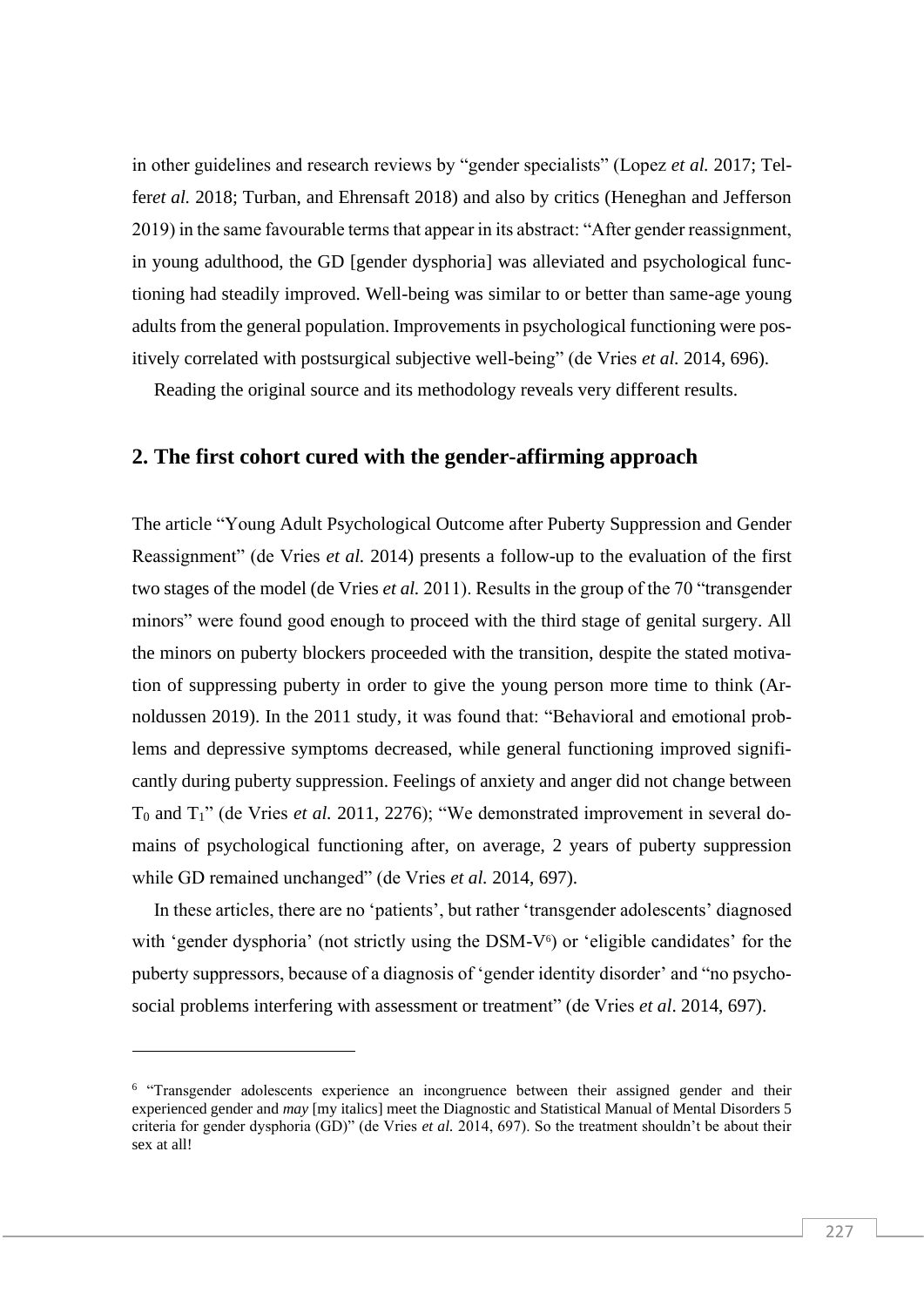The group of 70 'transgender adolescents' comprising the participants of the 2014 study is not a sample, but rather the universe of the eligible candidates in the 8 years since the model was first applied. They were tested rather shortly (one year) after their sexreassignment surgery: "The young adults were invited between 2008 and 2012, when they were at least 1 year past their GRS [gender-reassignment surgery] (vaginoplasty for transwomen, mastectomy and hysterectomy with ovariectomy for transmen; many transmen chose not to undergo a phalloplasty or were on a long waiting list)" (de Vries *et al.* 2014, 697). This research design could have been what statisticians call a longitudinal panel with the 2011 research, but since questions were substantially different in the two studies, the design is only similar to a panel.

Reduction in cohort size was from 70 to 55 subjects (21.4%), bigger than the 20% considered acceptable in longitudinal panels. But the cohort was further reduced, even more than halved, in the numbers that responded to the different questionnaires, without any explanation or even mention from the authors for these further reductions, which are tucked away in the small prints of the tables.

Only 45 subjects were assessed for body image, thus the drop-out rate became 36% (de Vries *et al.* 2014, 699, Table 2). The Utrecht Gender Dysphoria Scale was administered to only 33 subjects, less than half the cohort (47% of the cases), and at only one year post-surgery. The conclusion that gender dysphoria was resolved by the gender-affirmative model does not seem sound. Ten measures of psychological functioning are shown in detail in Table 3 (de Vries *et al.* 2014, 700), with a drop in participation from 55 to 32 subjects in 4 measures, and to 43 subjects in 3: on these measures, the drop-out rate ranges from 38% to 54%. The only measures taken on 55 (sometimes 54) subjects are Subjective Well-Being: Quality of Life, Satisfaction with Life, and Subjective Happiness, where they score indistinguishably from the larger population. Authors attribute the lack of participants' response to the fact that they administered questionnaires at different times.

These fall rates alone should have a destroying effect on the allegedly positive results. However, if we look at the reasons for the fall from 70 to 55 subjects, there is more.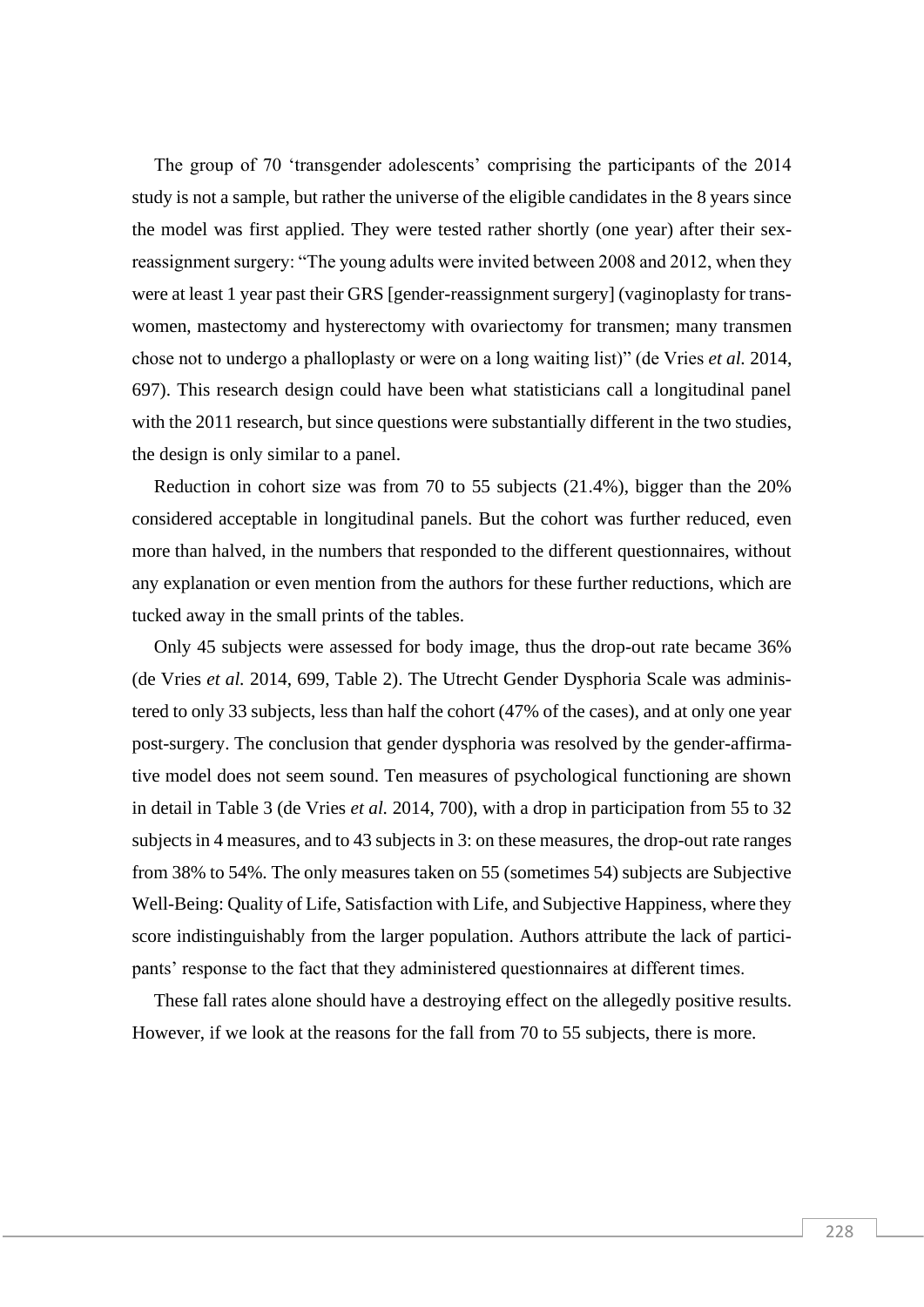## **3. Arbitrary exclusions and unexplained refusals / withdrawals / dropouts**

A detailed list of reasons for the reduction of participants from 70 to 55 is given by the authors: "Nonparticipation (n=15, 11 transwomen and 4 transmen) was attributable to not being 1 year postsurgical yet (n=6), refusal (n=2), failure to return questionnaires (n=2), being medically not eligible (eg, uncontrolled diabetes, morbid obesity) for surgery (n=3), dropping out of care  $(n=1)$ , and 1 transfemale died after her vaginoplasty owing to a postsurgical necrotizing fasciitis" (de Vries *et al.* 2014, 697). This last tragic outcome will be examined in more details later.

The first reason seems bizarre and rather *ad hoc*. There is no discernible justification to pose a threshold at (only) one year post-surgery. The period for the evaluation of lifechanging medical events is definitively too limited, especially considering that full maturity of the human brain happens at 25 years of age that the subjects of the study have mostly reached by now but not when they were assessed. De-transitioners describe a "honeymoon" period of 1-3 years when they were very happy about what they later came to deeply regret, only shortly later. The arbitrary time-constraint left out 6 subjects: why could the data-gathering not wait until the biggest group excluded could complete even the arbitrary year required after genital surgery? Why has there been no update to the results?

The second biggest group is composed of the 5 people who either refused  $(n=2)$ , or failed to return the questionnaire ( $n=2$ ), or dropped out of care ( $n=1$ ). What were the reasons behind refusal and withdrawal? In addition, is it possible that the subject who "dropped out of care" did so in order to de-transition?

The third group had medical reasons for not being eligible for surgery (n=3), and the authors give "uncontrolled diabetes and morbid obesity" as two examples of their reasons. It would be interesting to know if the subjects developed these serious conditions after the first two stages of the model. If they did, it should be part of the model evaluation. If not, if the subjects had these conditions before, it is medically questionable to give hormones that further unbalance the body to young people with dangerous health problems.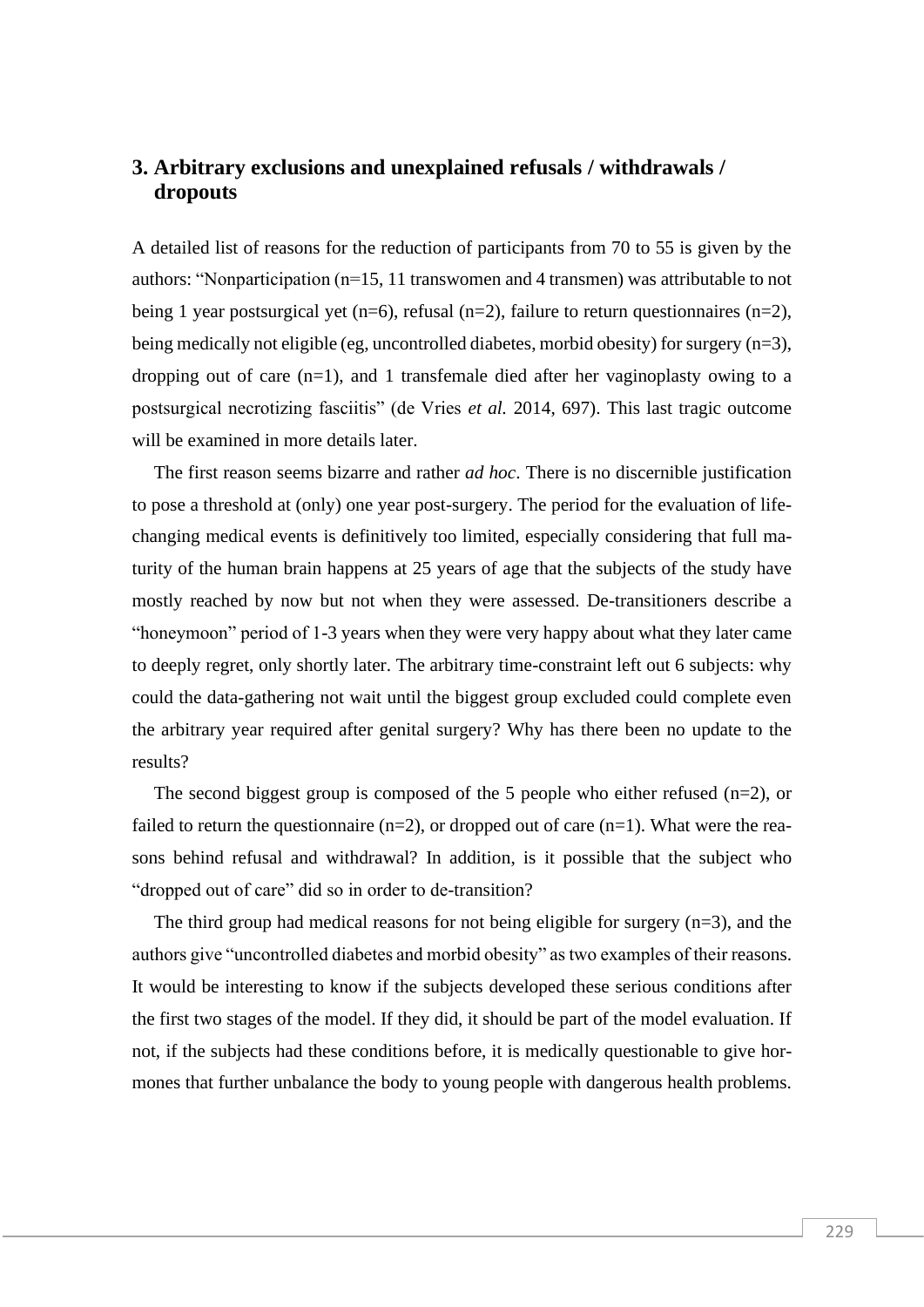These conditions can mean the subjects had other body-image problems underlying gender dysphoria that cannot be solved with a sex change.

Leaving aside the question of the scarce representation of the subjects examined in relation to the whole cohort, the arbitrary exclusion of 6 subjects point to the possibility of some doctoring of the results, while 8 subjects who did not want to or could not take part point to the possibility of unrecorded dissatisfaction. The authors themselves write that their results are not necessarily extendable to their universe of subjects: "despite the absence of pretreatment differences on measured indicators, a selection bias could exist between adolescents of the original cohort that participated in this study compared with nonparticipants" (de Vries *et al.* 2014, 703).

The researchers' question: "After gender reassignment, how satisfied are young adults with their treatment and how do they evaluate their objective and subjective well-being?" (de Vries *et al.* 2014, 697) cannot be answered positively, especially when they exclude the death of one of the study participants, that is related to the gender-affirming model.

This is not the first negative evaluation of the Dutch studies. In a recent review of primary studies, researchers examined the hormonal treatment of transgender adolescents and assessed its psychosocial, cognitive, and/or physical effects, including both the 2011 and 2014 Dutch studies (Chew *et al.* 2018). The review points to the lack of validation of the gender-affirming model: "puberty suppressors (GnRHa, gonadotropin-releasing hormone analog) treatment was associated with improvement across multiple measures of psychological functioning but not gender dysphoria itself, whereas the psychosocial effects of gender-affirming hormones in transgender youth have not yet been adequately assessed. Low-quality evidence suggests that hormonal treatments for transgender adolescents can achieve their intended physical effects, but evidence regarding their psychosocial and cognitive impact are generally lacking. Future research to address these knowledge gaps and improve understanding of the long-term effects of these treatments is required" (Chew *et al.* 2018).

Criticism towards the gender-affirming approach rises (for example Brunskell-Evans 2019; Moore and Brunskell-Evans 2019), with accusations to the Tavistock and Portman NHS Trust clinic in London of hastily transitioning gay and lesbian minors at their Gender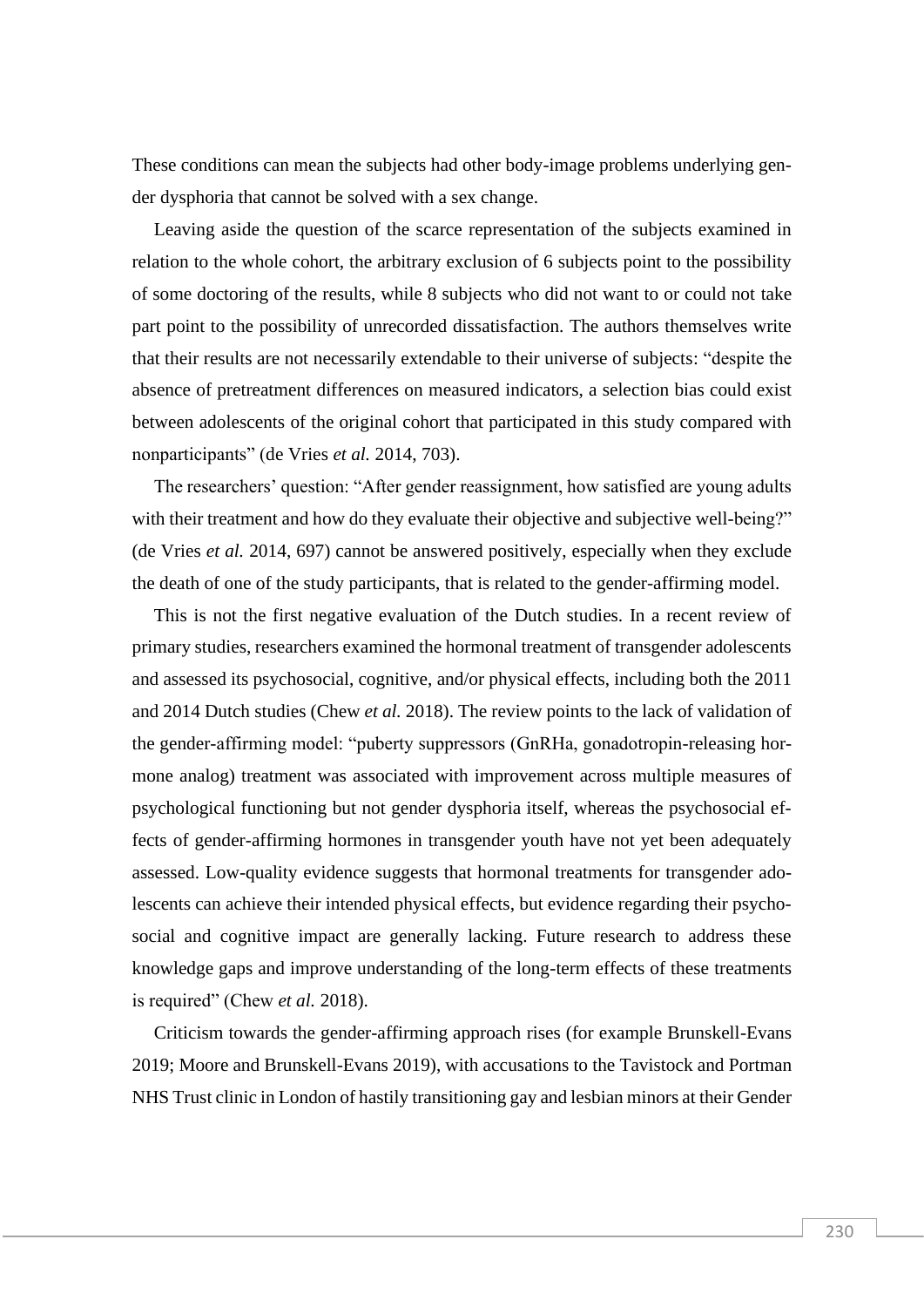Identity Development Service (GIDS) (Bannerman  $2019$ <sup>7</sup>, and the absolution in 2018 of Kenneth Zucker as Director of the Child Youth and Family Gender Identity Clinic in Toronto, accused of practicing "conversion therapy" for not applying the gender-affirming model on all youth showing at his clinic. A 'do-no-(physical)-harm' approach towards minors in distress seems to be the wisest.

### **4. Death in the cohort**

"One transfemale died after her vaginoplasty owing to a postsurgical necrotizing fasciitis" (de Vries *et al.* 2014, 697). Being a scientific article, the outcome of death following surgery, performed by or at the prescription of the team, can surely be recorded in such an impassive way. But was it correct to exclude this subject from the research, calling her death "nonparticipation", as if the person could not fill the questionnaire for any other reason? The cause of death of the adolescent transwoman is an integral part of the model under evaluation, as its third stage *is* the sex-reassignment surgery. Death occurred as a consequence of the model, therefore the last subject did not fall out of the sample at all. Death is a possible outcome of the gender-affirming model.

Admittedly it is a very rare occurrence, though the genital surgery does have a fairly high rate of non-lethal complications. According to an expert opinion: "Necrotizing fasciitis is due to an infectious disease, often methicillin-resistant Staphylococcus aureus. The infection might come from poor hygiene in post-surgical dilation of the neovagina, required every day for many years. Death would likely not occur in someone who was keeping clean and adhering well to instructions, but some depressed subjects do not perform  $it^{\prime\prime}$ <sup>8</sup>.

Although rare, death did occur in the cohort, so the question of assessing general wellbeing becomes one of ascertaining the probability of positive versus very negative outcomes. True results at the third stage are a 1/56 probability of death, and 55/56 probability

<sup>&</sup>lt;sup>7</sup> Confirmed by the Bell v. Tavistock judgement establishing on December 1st 2020" that adolescents under 16 are very unlikely to be able to give informed consent to puberty blockers.

<sup>8</sup> Epidemiologis, transsexual and currently desister, personal correspondence.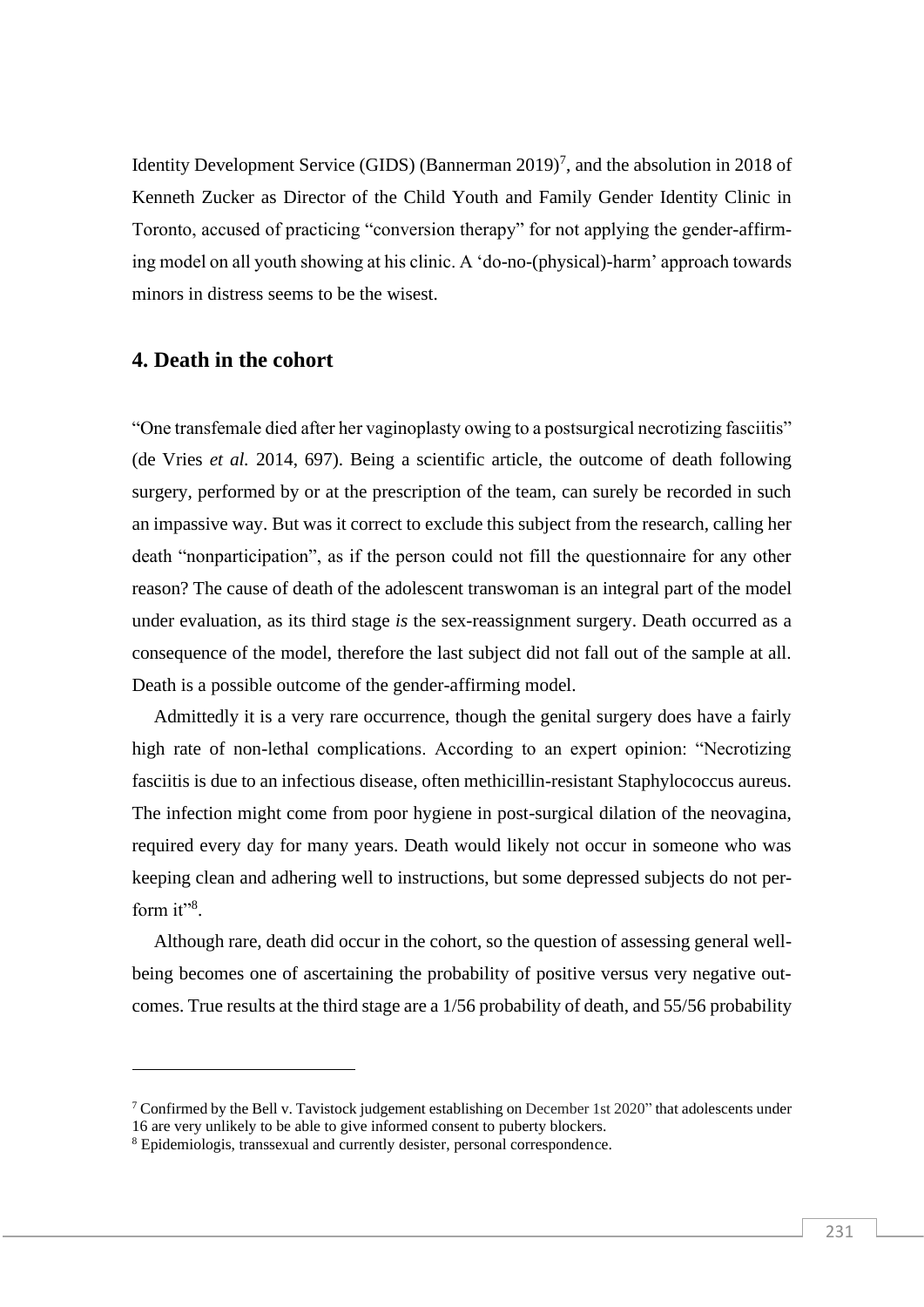to be (in the mean) in better psychological health and free from 'gender dysphoria' according to the claimed results regarding the reduced cohort.

How to rate the well-being of a dead person should not be a major qualitative problem. He or she is not quite well anymore, as we are debating science, not religion. Death can be considered a proxy for extreme dissatisfaction with the affirmative model performed for curing gender dysphoria in puberty. How exactly to measure death on the scale of psychological well-being might, admittedly, be a quantitative problem<sup>9</sup>.

Had the authors fully examined their proper cohort, consisting of 56 subjects, they should have commented on the probability of death from their gender-affirming model. A 1.8% probability of post-op death compares rather well with the high risk of suicide touted by the proponents of the gender-affirming model with studies that have also been exposed to be methodologically unreliable, overestimating the possibility of suicide (Horváth 2018). If we consider the risk contingent only to vaginoplasty, the risk for transwomen rises to 1/23, that is 4.3%.

What to make of the Dutch model, then? Given that the subjects are of age at the time of their genital surgery, defenders could argue that we just let youth decide whether to enter the third stage with its fatal risks. However, the model does not start when we consider someone an adult. It is minors that are led through two previous stages to the third stage of sex-reassignment surgery, which is a culmination step to the medical interventions starting at the onset of puberty. Minors cannot consent to such possible dangerous outcomes. Invalidation of the model by the high risk of death means that the first stage should be suppressed, as it not possible to delay it until coming of age, and the second stage should be delayed.

Results of better psychological well-being as a consequence of treatment in a group where a death has occurred following treatment cannot be valid. This occurrence must be included in the sample and discussed. Studies and guidelines quoting the favourable outcomes of the gender-affirming model from the Dutch study are therefore wrong and in need of revision, including the Guidelines of the Endocrine Society.

<sup>9</sup> Were I to give a measure for dissatisfaction and not-well-being, I would put the number at infinite, thus cancelling out whatever progress the other 55 (minus the further drops) subjects made on the measured variables.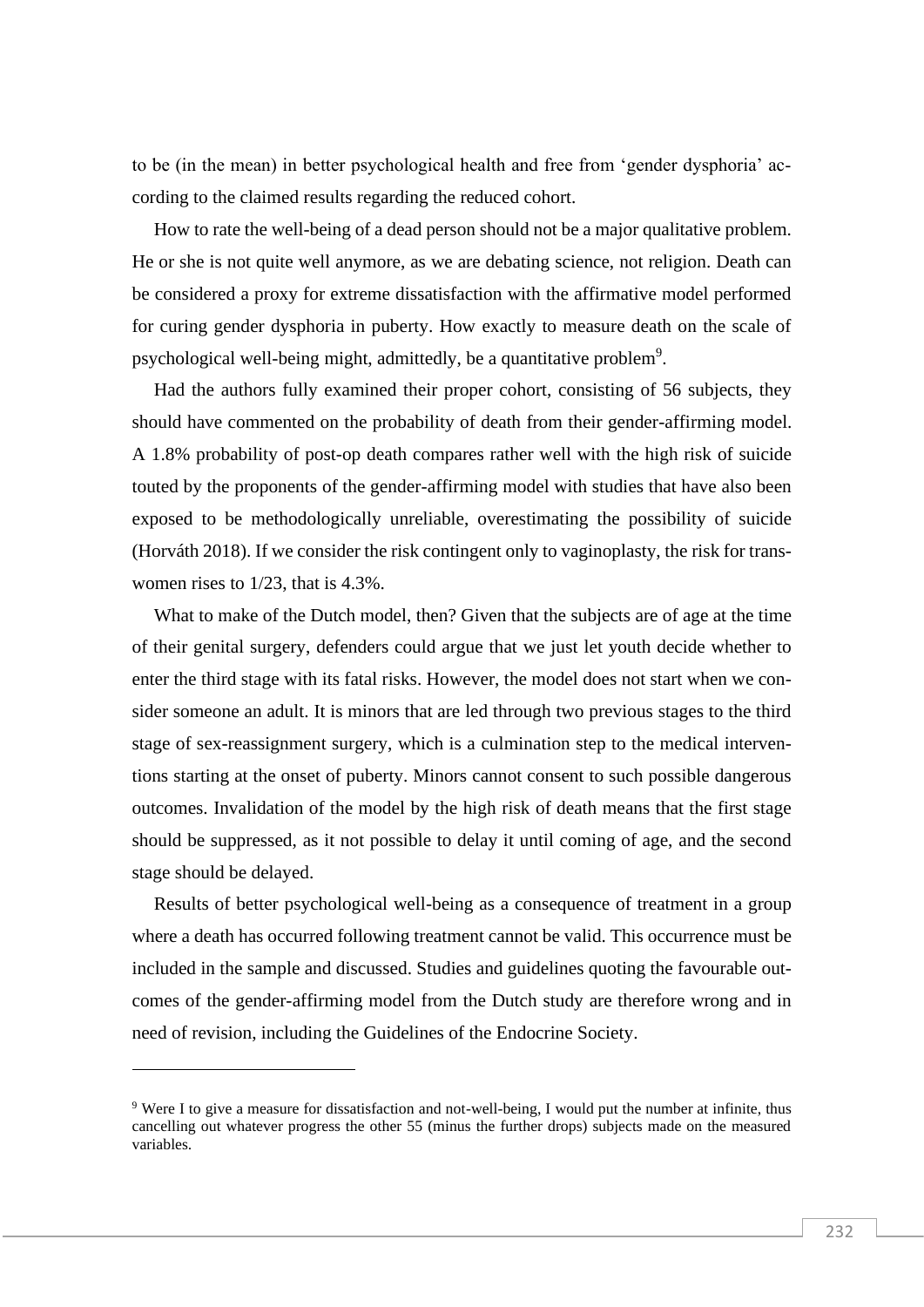Generally speaking, the 'gender dysphoria' diagnosis in minors has allowed for the gender-affirming model to intervene on physical sex to align children' and adolescents' bodies with their 'gender identity', affirming 'gender' at the expense of sex. In fact, the model does exactly what it promises.

#### **5. Language tricks and their material and symbolic outcomes**

A closer look at the first Dutch study also reveals that its favourable results come from wrongly used or manipulative language. The abstract reads: "Gender dysphoria and body satisfaction did not change between  $T_0$  and  $T_1$ ". So it seems surprising that, two lines down, the conclusion instead purports: "Puberty suppression may be considered a valuable contribution in the clinical management of gender dysphoria in adolescents" (p. 2276). But read carefully: "clinical management" does not mean therapy, the phrase does not signify nor imply that gender dysphoria can been resolved by puberty suppression. I take the liberty to paraphrase the conclusion in clear and down-to-earth language: offering puberty suppression is useful for getting adolescents who have a problem with their assigned gender (not sex, see the diagnosis criteria in DSM-V) to become patients of our clinic and get the drugs we hand out. Needless to say, in this capitalist world there are producers of these drugs that have an economic interest in promoting them, in making the public pay for them by introducing a medical diagnosis for a social problem, in expanding the target of the drug users, in this case assuring life-long treatment of persons that were previously healthy, recruited at the youngest possible age. There is also the well-known logic of organizations – studied by numerous sociologists – that routinely try to expand their field of competence and of intervention. This logic can be applied to understand one motivation of the clinicians who invented and promoted the Dutch model: widening the scope of transsexuality intervention, in which they are specialized, to include minors. On the other hand, there is a "demand" by minors who are non-conforming in their gender presentation and have associated psychological or functional problems, who identify the proposed treatment of "changing sex" (called "gender reassignment") as a solution to all of their problems. It is then difficult that persons transitioned since a very young age would back up from a socially encouraged sex-change, as they have built up their identity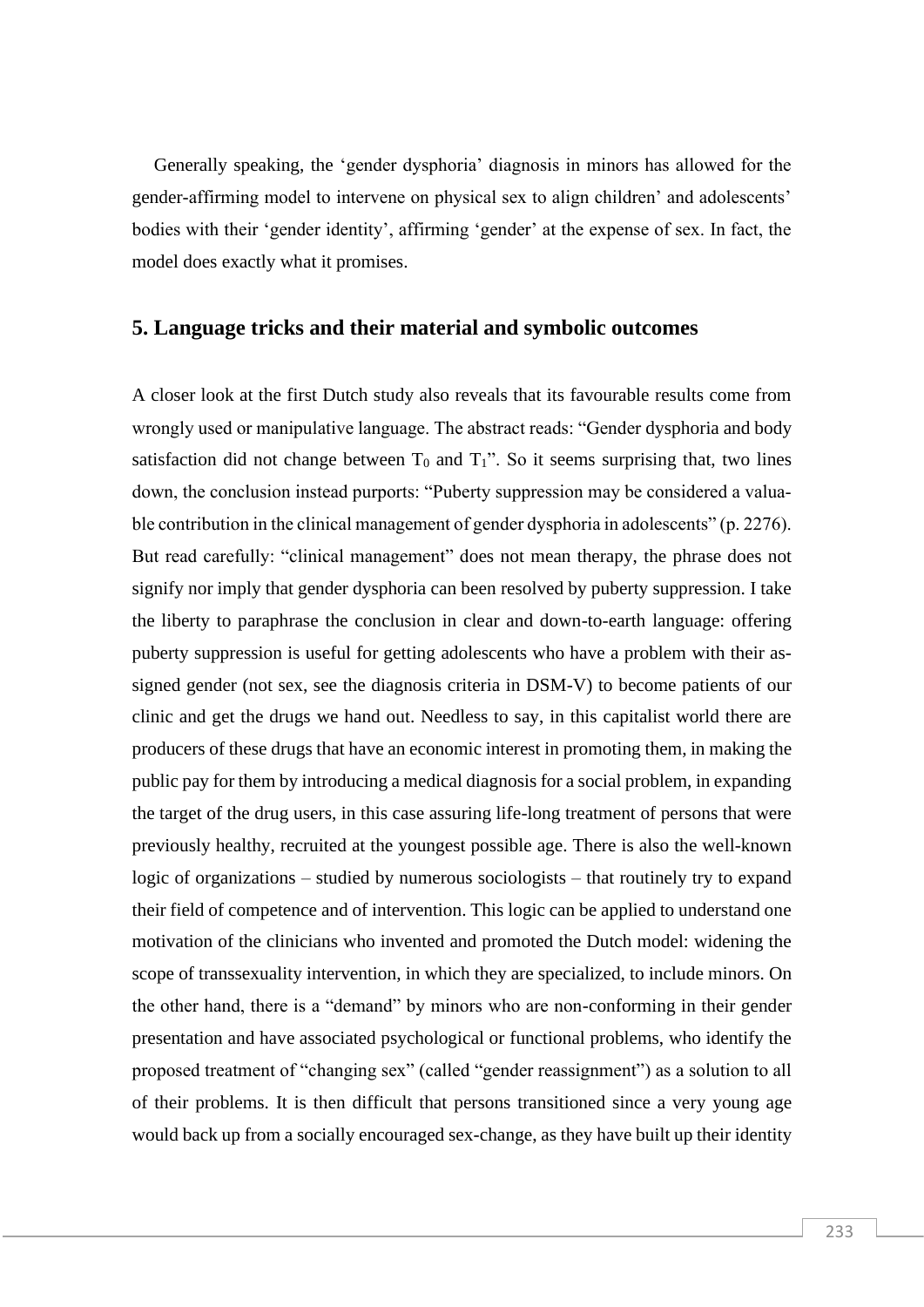and had mostly irreversible bodily changes around something that most of their peers experiencing gender-nonconformity grow out of (Bartlett *et al.* 2000; Singh 2012; Drescher, and Pula 2014). Most of gender-nonconform children become gay or lesbian youth, as a study about 4,600 young people found: "the levels of gender-typed behavior at ages 3.5 and 4.75 years, although less so at age 2.5 years, significantly and consistently predicted adolescents' sexual orientation at age 15 years, both when sexual orientation was conceptualized as 2 groups or as a spectrum" (abstract). The authors conclude that: "The current results converge with other lines of retrospective and prospective research to suggest that childhood gender nonconforming behaviour is a consistent early predictor of future nonheterosexual orientations" (Li *et al.* 2017, 774). To assume a homosexual identity is harder the younger the person is, and peer pressure can bring to transitioning as a solution to bullying and homophobia. Another difficulty in admitting that the transition was not resolutory comes from the fact that 'desisters' are stigmatized, their voices are censored by the supporters of the transitioning of minors, and research about them is discouraged $10$ .

When the Dutch team calls the operation that they perform as a part of the gender affirming model, 'gender-reassignment' surgery, they are wrongly using the concept of 'gender', that is different from 'sex'. So even "gender specialists" appear to be confused about the supposed object of their activity. In their review, Turban and Ehrensaft (2018) list 13 definitions of key terms, from 'Sex assigned at birth' to 'Gender diverse', including a sociologically correct definition of 'Gender roles': "A characteristic that is considered 'male' or 'female' by a particular culture". But Turban and Ehrensaft never offer a definition of 'gender' itself so they can surreptitiously use it as a synonym of 'sex'.

Postmodernists have argued that sex does not exist in itself, all is gender (Danna 2020). Nevertheless, the medical interventions for 'gender dysphoria' are aimed at the minors' physical sex. This is the (postmodernist) "original sin" of all this literature and all these

<sup>&</sup>lt;sup>10</sup> Sources for these evaluations are to be found, for example, in the website  $4<sup>th</sup>$  *Wave Now* (4thwavenow.com), self-described as "A community of people who question the medicalization of genderatypical youth", with contributions by therapists, clinicians, academics, and first-hand experiences of families and trans people. The site also documents the problems that "nonconforming research" meets in the current postmodernist intellectual climate.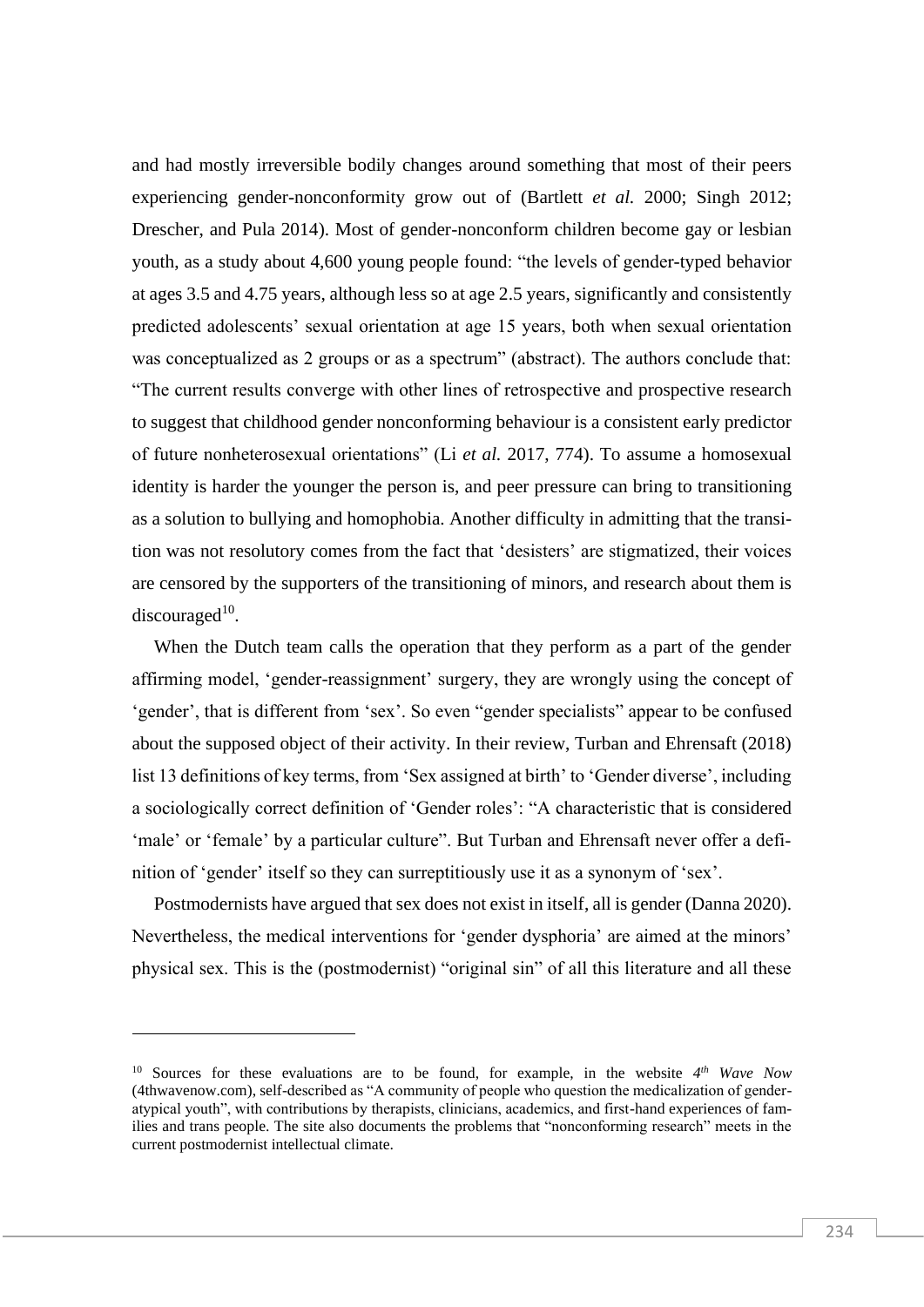interventions: if 'gender' substitutes 'sex', the body is excluded, and all that is left are the socially organized norms and perceptions of what is appropriate to one sex or the other. The effort of the gender-affirming model is the opposite of changing gender norms and making them less oppressive. It aims instead at changing the sex of 'eligible candidates', who suffer from society's lack of acceptance of gender deviance.

Children learn from adults how to go from the experience of discomfort and social problems relating to their gender to the idea that "changing" their sex would solve their social and identity problems. The 'child-led' approach of the gender-affirmative model (Ehrensaft 2011) is a delusion: children do not know by themselves what artificial hormones and surgery can and cannot do, for example that they cannot really change one's sex but only give cosmetic corrections. Martin, Ruble and Szkrybalo (2002) established that before 7 children mostly connect one's sex with the clothes one is wearing. However, what the treated minors reportedly wish for is exactly a change of sex. Rather than an exact knowledge of the effects of different hormones (which is specialized, medical knowledge), it is vital that youth grasp the idea that sex is immutable, as it is inscribed in every cell of our body, and can be changed only in a social sense, not biologically. Adults know this and can give consent to body-altering interventions that affect their health (though sometimes they regret it), but minors are not in the position of deciding. Their best knowledge is generally insufficient and they are not mature enough to grasp the longterm implication of altering one's hormonal balance. Some children and adolescents do know the limitations of hormones and surgery, but are fed the message that this will "fix" all their problems.

There is a host of other substantial problems lurking underneath this proposed and practiced treatment of minors, including the social climate that favours the "transitioning" of minors as a self-affirming and attention-calling strategy. But substituting 'gender' for 'sex' is really confusing *relationships*, implicit in social roles, with *things* – in so far as sex and the whole body can be called a thing. Instead of seeing the problem in social and personal relationships, the Dutch model considers the body as the problem, and supports minors who look for a solution for their problems in conforming to an assigned gender by changing their sex.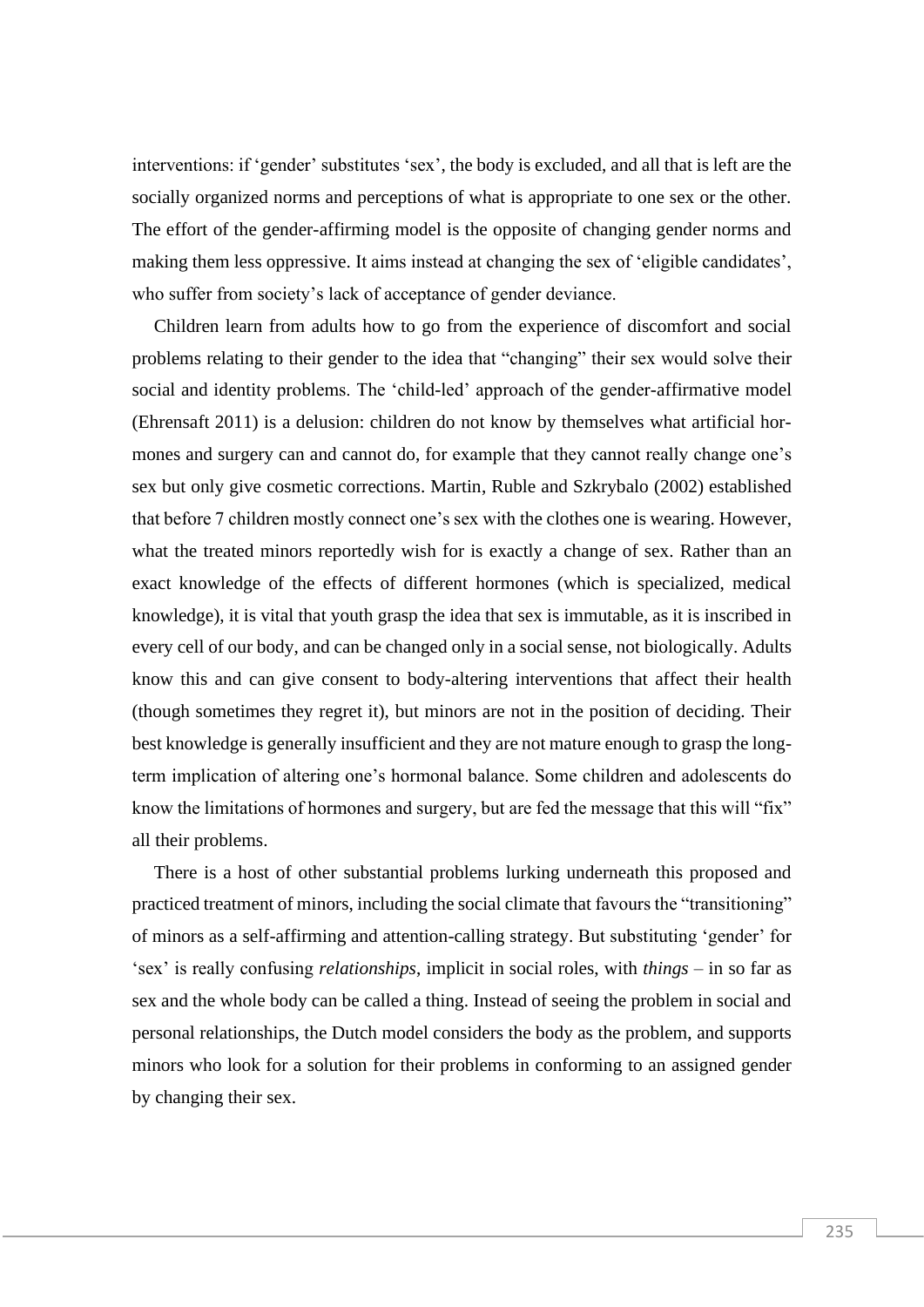As noted, the subjects of the gender-affirming model are not 'patients': in the 2011 article they are called 'eligible candidates', and in the 2014 article 'transgender adolescents'. The last expression is not even a diagnosis, though authors also call them 'adolescents who have gender dysphoria'. A 'transgender person' should not be a 'patient' at all, as it is simply someone who does not fit with the social prescriptions for his or her sex, while – according to the DSM – nothing might be wrong with their perception of their own sex. What are these people doing in medical settings, getting drugs to alter their bodies, medications paid for by the public or by private insurance?

On this sand, the positive review of studies has been built. Surely the current discussion in the World Professional Association for Transgender Health (formerly the Harry Benjamin Society) for the preparation of their 8th Standard of care is using the same building blocks.

A host of problems is therefore revealed not only with the Dutch studies, but also upstream at the peer reviewing level and downstream at the quotation level: all the articles of authors that cite the studies quote their purportedly positive results<sup>11</sup>, and even the official guidelines by a medical society does it. The authors of the studies themselves never acknowledged these methodological problems<sup>12</sup>. Let us hope they will do so from now on.

### **References**

APA (American Psychiatric Association) (2013), *Diagnostic and Statistical Manual of Mental Disorders* (5th ed.), Washington, DC, American Psychiatric Association.

Arnoldussen, M., Steensma, T.D., Popma, A., van der Miesen, A.I.R., Twisk, J.W.R., and de Vries, A.L.C. (2019), Re-evaluation of the Dutch approach: are recently referred

<sup>11</sup> Even those who acknowledge ethical problems (Vrouenraets *et al*. 2015).

<sup>&</sup>lt;sup>12</sup> In 2021 Steensma lamented that "the rest of the world is blindly adopting our research" (Tetelepta 2021).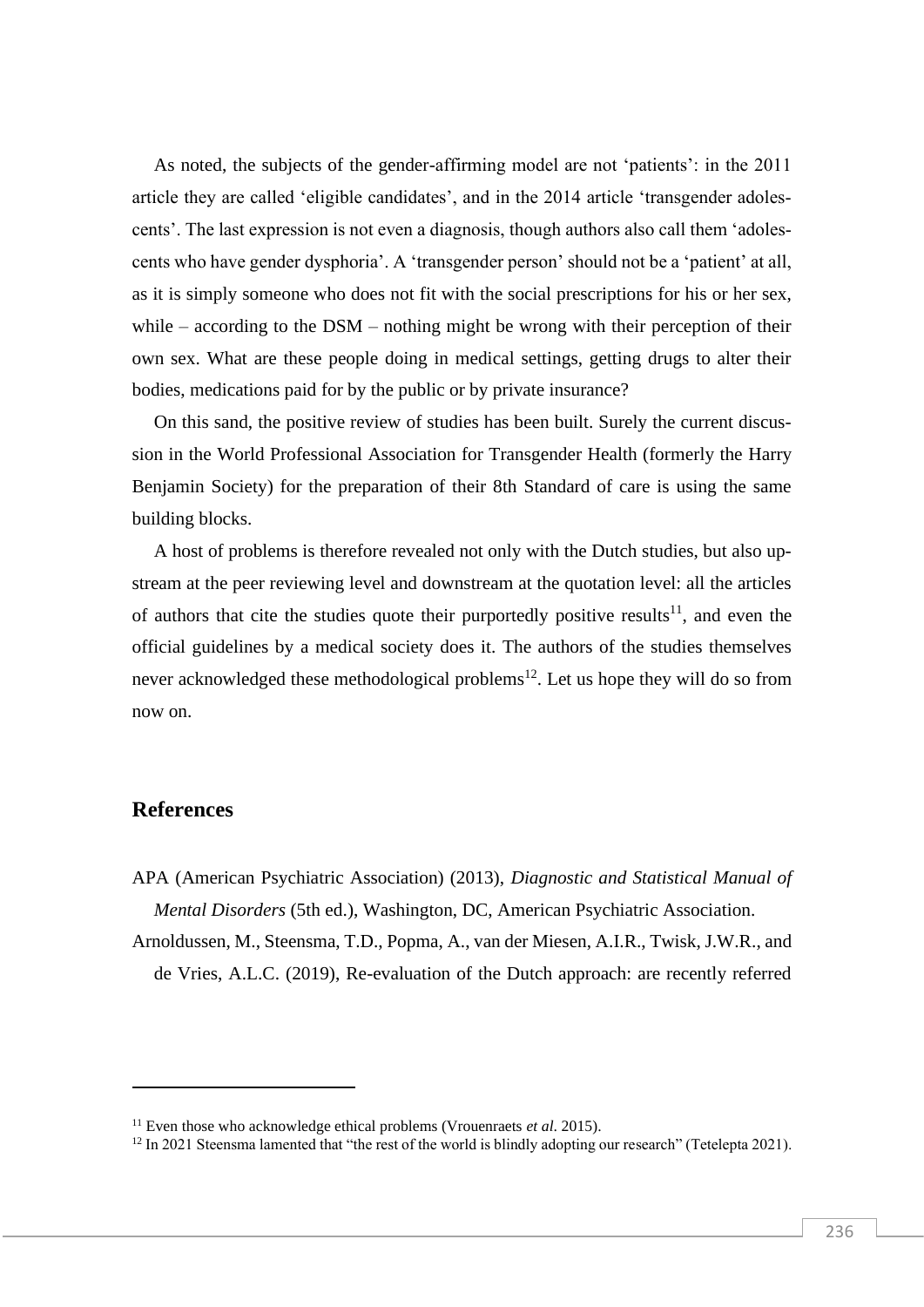transgender youth different compared to earlier referrals?, in *European Child & Adolescent Psychiatry*, <https://link.springer.com/article/10.1007/s00787-019-01394-6> (consulted on 15 May 2021).

- Bannerman, L. (2019), It feels like conversion therapy for gay children, say clinicians. Ex-NHS staff fear that homophobia is driving a surge in 'transgender' young people, in *The Times*, 8 April 2019, [https://www.thetimes.co.uk/article/it-feels-like-conver](https://www.thetimes.co.uk/article/it-feels-like-conversion-therapy-for-gay-children-say-clinicians-pvsckdvq2)[sion-therapy-for-gay-children-say-clinicians-pvsckdvq2.](https://www.thetimes.co.uk/article/it-feels-like-conversion-therapy-for-gay-children-say-clinicians-pvsckdvq2)
- Bartlett, N.H., Vasey, P.L., and Bukowski, W.M. (2000), Is Gender Identity Disorder in Children a Mental Disorder?, in *Sex Roles*, vol. 43, pp. 753-785.
- Brunskell-Evans, H. (2019), The Medico-Legal 'Making' of 'The Transgender Child', in *Medical Law Review*, vol. 27, no. 4, pp. 640-657.
- Chew, D., Anderson, J., Williams, K., May, T., and Pang, K. (2018), Hormonal Treatment in Young People with Gender Dysphoria: A Systematic Review, in *Pediatrics*, vol. 141, no. 4, e20173742.
- Cohen-Kettenis, P.T., Steensma, T.D., and de Vries, A.L. (2011), Treatment of adolescents with gender dysphoria in the Netherlands, in *Child and Adolescent Psychiatric Clinics of North America*, vol. 20, no. 4, pp. 689-700.
- Danna, D. (20020), *Sesso e genere*, Trieste, Asterios.
- de Vries, A.L., McGuire, J.K., Steensma, T.D., Wagenaar, E.C., Doreleijers, T.A., and Cohen-Kettenis, P.T. (2014), Young adult psychological outcome after puberty suppression and gender reassignment, in *Pediatrics*, vol. 134, pp. 696-704.
- de Vries, A.L.C., Steensma, T.D., Doreleijers, T.A.H., and Cohen-Kettenis, P.T. (2011), Puberty suppression in adolescents with gender identity disorder: a prospective followup study, in *The Journal of Sexual Medicine*, vol. 8, pp. 2276-2283.
- Drescher, J., and Pula, J. (2014), Ethical issues raised by the treatment of gender-variant prepubescent children, in *Hastings Center Report*, vol. 44, suppl. 4, pp. S17-22.
- Ehrensaft, D. (2011), *Gender born gender made: raising healthy gender-nonconforming children*, New York, NY, Experiment Publishing.
- Hembree W.C., Cohen-Kettenis, P.T., Gooren, L., Hannema, S.E., Meyer, W.J., Murad, M.H., Rosenthal, S.M., Safer, J.D., Tangpricha, V., and T'Sjoen, G.G. (2017), Endo-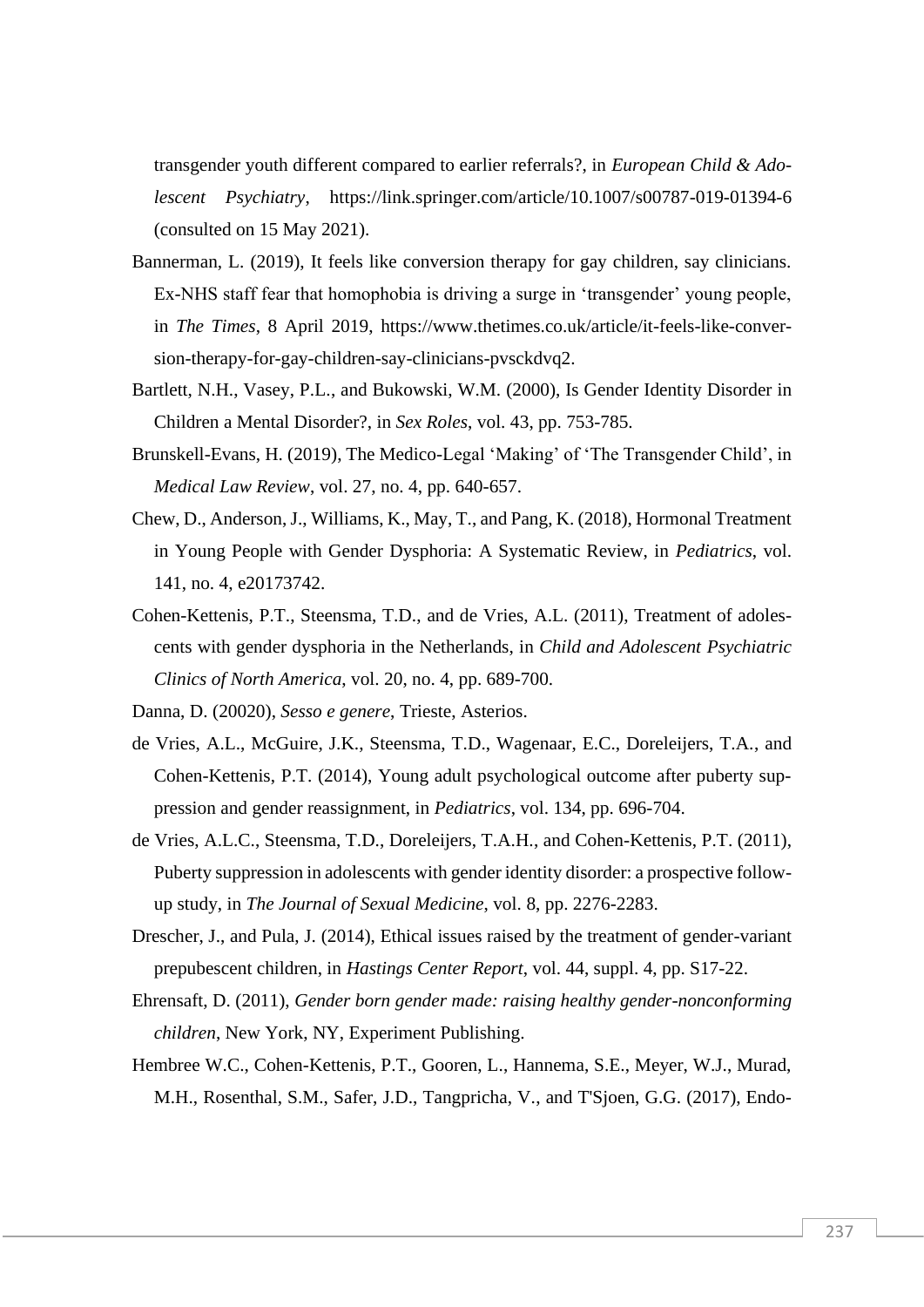crine Treatment of Gender-Dysphoric/Gender-Incongruent Persons: An Endocrine Society Clinical Practice Guideline, in *The Journal of Clinical Endocrinology & Metabolism*, vol. 102, no. 11, pp. 3869-3903.

- Heneghan, C., and Jefferson, T. (2019), Gender-affirming hormone in children and adolescents, in *BMJ EBM Spotlight*, 25, February (updated on 13 April 2019).
- Horváth, H. (2018), The Theatre of the Body: A detransitioned epidemiologist examines suicidality, affirmation, and transgender identity, in *4th Wave Now*, [https://4thwavenow.com/2018/12/19/the-theatre-of-the-body-a-detransitioned-epide](https://4thwavenow.com/2018/12/19/the-theatre-of-the-body-a-detransitioned-epidemiologist-examines-suicidality-affirmation-and-transgender-identity/)[miologist-examines-suicidality-affirmation-and-transgender-identity/](https://4thwavenow.com/2018/12/19/the-theatre-of-the-body-a-detransitioned-epidemiologist-examines-suicidality-affirmation-and-transgender-identity/) (consulted on 15 May 2021).
- Li, G., Kung, K.T.F., and Hines, H. (2017), Childhood gender-typed behaviour and adolescent sexual orientation: A longitudinal population-based study, in *Developmental Psychology*, vol. 53, no. 4, pp. 764-777.
- LisaMacRichards (2019), *Bias, not evidence dominates WPATH transgender standard of care, Canadian Gender Report*, 1.10.2019, [https://genderreport.ca/bias-not-evidence](https://genderreport.ca/bias-not-evidence-dominate-transgender-standard-of-care/)[dominate-transgender-standard-of-care/](https://genderreport.ca/bias-not-evidence-dominate-transgender-standard-of-care/) (consulted on 15 May 2021).
- Lopez, X., Marinkovic, M., Eimicke, T., Rosenthal, S.M., and Olshan, J.S. (2017), Pediatric Endocrine Society Transgender Health Special Interest Group. Statement on gender-affirmative approach to care from the pediatric endocrine society special interest group on transgender health, in *Current Opinion in Pediatrics*, vol. 29, no. 4, pp. 475- 480.
- Martin, C.L, Ruble, D.N., and Szkrybalo, J. (2002), Cognitive Theories of Early Gender Development, in *Semantic Scholar*, https://pdfs.semanticscholar.org/69e9/ 67157a01cb0af9252650195e7adb99578364.pdf (consulted on 15 May 2021).
- Moore, M., and Brunskell-Evans, H. (2019), *Inventing Transgender Children and Young People*, Newcastle upon Tyne, Cambridge Scholars Publishing.
- NHS (2016), *Prescribing of cross-sex hormones as part of the gender identity development service for children and adolescents*, [https://www.england.nhs.uk/commission](https://www.england.nhs.uk/commissioning/wp-content/uploads/sites/12/2016/08/clinical-com-pol-16046p.pdf)[ing/wp-content/uploads/sites/12/2016/08/clinical-com-pol-16046p.pdf](https://www.england.nhs.uk/commissioning/wp-content/uploads/sites/12/2016/08/clinical-com-pol-16046p.pdf) (consulted on 15 May 2021).